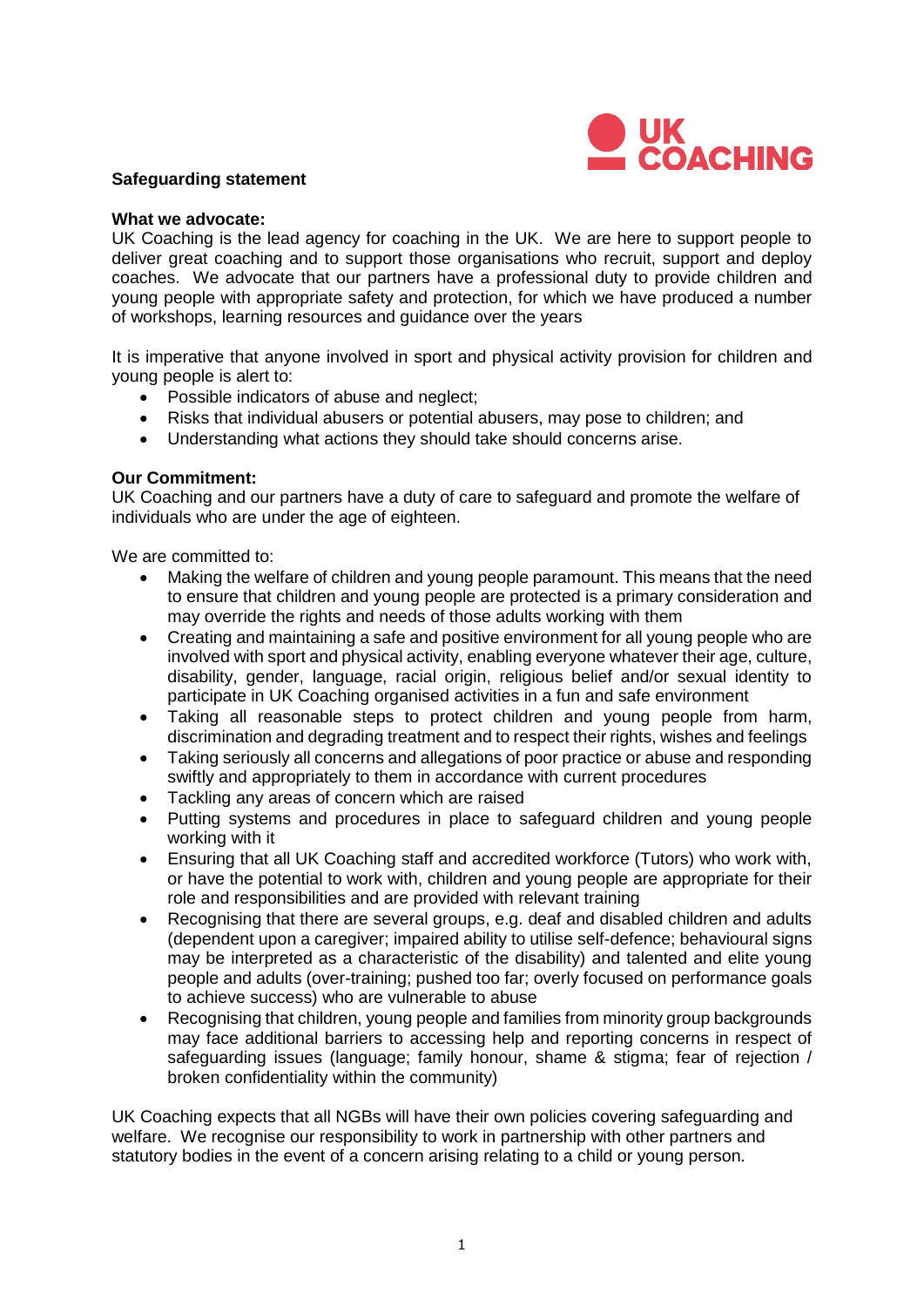UK Coaching is working towards the NSPCC's Child Protection in Sport Unit (CPSU) Standards for [safeguarding](https://thecpsu.org.uk/resource-library/2013/standards-for-safeguarding-and-protecting-children-in-sport/) and protecting children in sport, which reflects statutory requirements and government guidance, and are referenced in the Code for sports governance.

We treat safeguarding very seriously. The *Safeguarding and Protecting Children* (SPC) workshops and resources meet the key safeguarding learning needs of coaches and other sport's staff and volunteers. The NSPCC and the Child Protection in Sport Unit fully support the workshop and resources to help organisations and individuals to act to make sport and physical activity the best experience it can be for current and future generations. **Since 2006, over 265,000 coaches and sports' staff have undertaken our Safeguarding workshops.**

Since November 2014, UK Coaching has offered on-line Safeguarding renewal modules: *Safeguarding and Protecting Children - Deaf and Disabled*; *[Safeguarding and Protecting](https://learninghub.ukcoaching.org/store/351736-2018-renewal-safeguarding-and-protecting-children-digital-kids)  Children - [Digital Kids](https://learninghub.ukcoaching.org/store/351736-2018-renewal-safeguarding-and-protecting-children-digital-kids)*; *[Safeguarding and Protecting Children -](https://learninghub.ukcoaching.org/store/351684-2018-renewal-safeguarding-and-protecting-children-positive-parents) Positive Parents.* **9,500 learners have undertaken this eLearning through the UK Coaching Portal** (noting there are other portals licensed to key partners).

We are committed to providing accredited tutors so that learners may participate in UK Coaching's workshops in a safe and secure environment. On this basis, we aim to help to ensure our people always act in accordance with the high standards we advocate.

# **Safeguarding Policy:**

UK Coaching has a Safeguarding and Protecting Children policy, the aim of which is to set the context, commitment, principles, scope and core practice guidelines to members of staff and accredited Tutor workforce

Through our work, we aim to:

- raise awareness of child protection issues and promote good practice
- ensure accredited tutors are able to take the appropriate action when concerns over the welfare of a child or young person are raised
- ensure accredited tutors fully understand their responsibilities and are provided with the appropriate training/regular updates of the legislation

# **Safeguarding Officers:**

UK Coaching has a Lead Safeguarding Officer (LSO) and a Deputy Safeguarding Officer (DSO) who have delegated responsibility for Safeguarding within UK Coaching. They will provide advice and guidance to the senior management team on all safeguarding and child protection issues and deal with any concerns raised in this area (contact details are below). Our Lead Safeguarding Officer is trained and has a clear job description.

# **Concerns over the conduct of a UK Coaching accredited tutor and/or member of staff:**

Any formal complaints or child protection concerns/issues will be taken very seriously, acknowledged by UK Coaching within 48 hours and action taken to investigate or address concerns.

| <b>Lead Safeguarding Officer</b>                | Deputy Safeguarding Officer      |
|-------------------------------------------------|----------------------------------|
| <b>Heather Douglas</b>                          | Alan Rapley                      |
| <b>UK Coaching</b>                              | <b>UK Coaching</b>               |
| Chelsea Close, Off Amberley Road                | Chelsea Close, Off Amberley Road |
| Leeds, LS12 4HP                                 | Leeds, LS12 4HP                  |
|                                                 |                                  |
| <b>007718583654</b>                             | <b>001132744802</b>              |
|                                                 |                                  |
| $\sum_{\text{mean}}$<br>hdouglas@ukcoaching.org | arapley@ukcoaching.org           |
|                                                 |                                  |